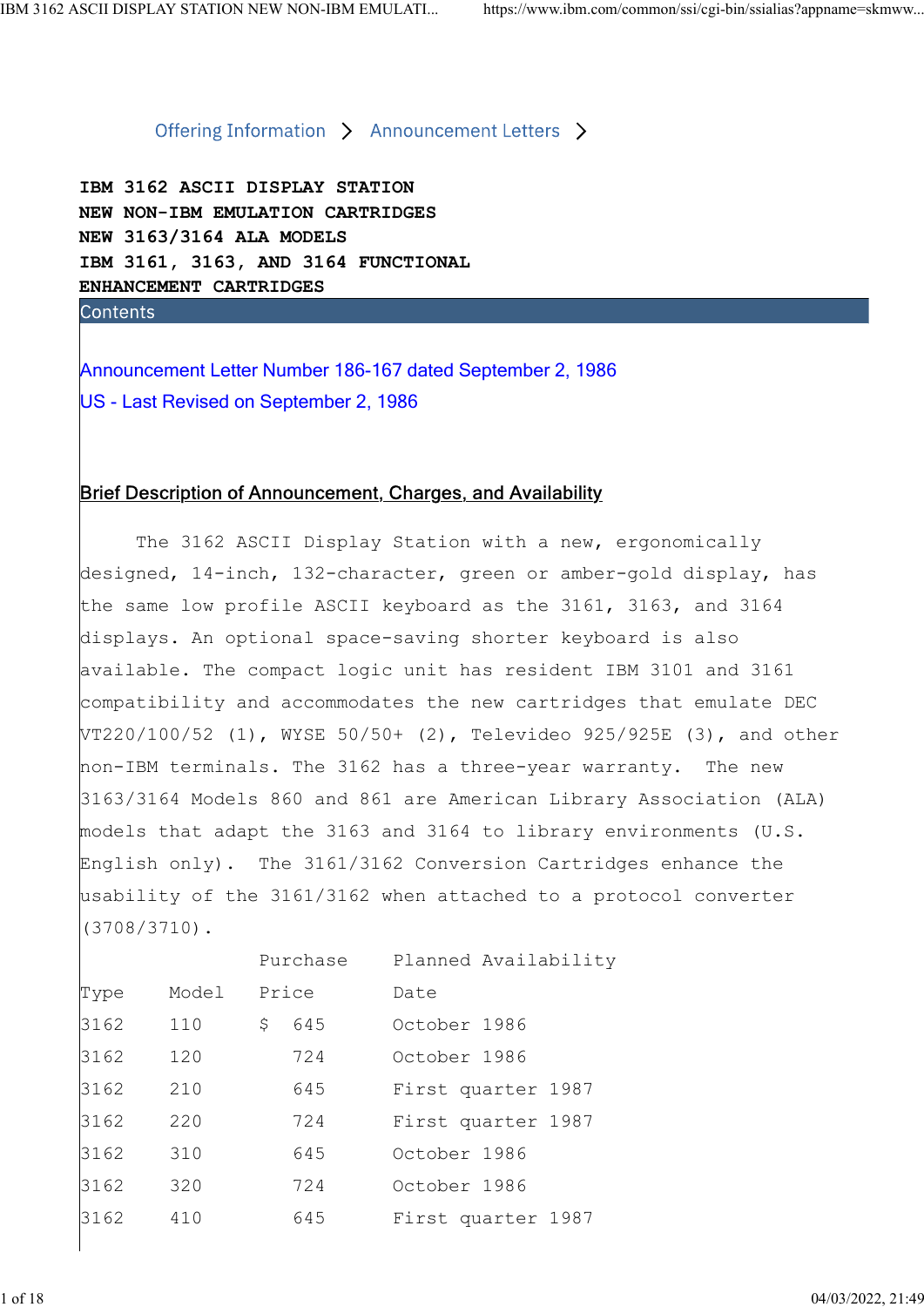3162 420 724 First quarter 1987 3163 860 976 September 1986 3163 861 985 November 1986 3164 860 1,376 September 1986 3164 861 1,385 November 1986 (1) Registered trademark of the Digital Equipment Corp. (2) Registered trademark of Wyse Technology Inc. (3) Registered trademark of TeleVideo Systems Inc. Customer Letter Section HIGHLIGHTS For the 3162: o Improved Ergonomics - Tilt/swivel display - Etched/dark screen to reduce glare - Brightness/contrast controls - Reduced footprint o Screen Characteristics - 25/29 lines X 80/132 characters 9 X 15 character matrix (25 column mode), 9 X 13 character matrix (29 column mode) 14-inch green or amber-gold phosphor - Reverse video, blinking, underline, dual intensity, and nondisplay attributes Screen reverse video o 316X Family Keyboard Designed for ASCII Tactile feedback Low profile 12 function keys (shiftable to 24) and three (PA) keys - Numeric keypad - Optional shorter keyboard (without numeric keypad) Recappable keycaps o Enhanced Functions - Extended menu set-up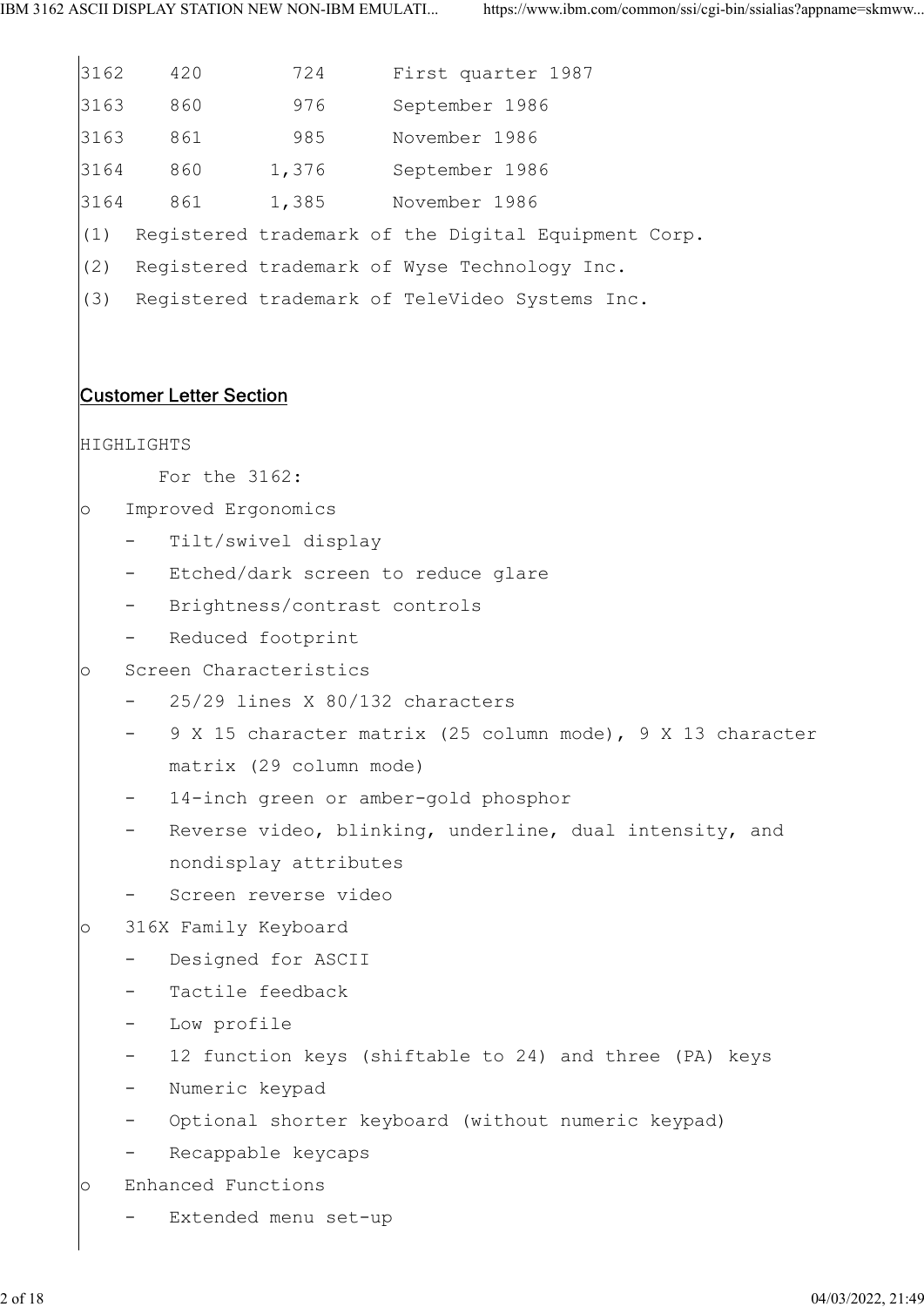- Definable function keys
- Attributes in character and block mode
- Line drawing characters
- Split screen
- CRT saver
- Smooth scroll (2 speeds)
- 3161 compatible data stream

o Communications

- Selectable speeds to 19.2K bps
- 7/8 bits option
- Xon/Xoff
- RS-232C auxiliary port
- Main port RS-422A/RS-232C

o Variety of Emulations

- 3101
- DEC VT220/100/52
- DEC VT220/100/52 with Protocol Conversion Enhancements
- TVI 925/925E/910/910+/912/920; HZ 1500; ADDS VP A2; LEAR-SIEGLER ADM3A/5; WYSE 50/50+

For the 3161, 3163, 3164:

o Special Applications

- 3163/3164 American Library Association Models
- 3161 Protocol Conversion Cartridge

DESCRIPTION

3162 ASCII DISPLAY STATION

 The 3162 is a general purpose ASCII display that provides a wide range of functions and communication codes. It is composed of a high-quality, 14-inch monochrome display available in green or amber-gold phospher. A 102-key low-profile 316X family keyboard designed for use with ASCII systems and an optional space-saving shorter keyboard are also available. The slim logic unit will accommodate an optional cartridge.

 The 3162 is designed to attach to both IBM and non-IBM systems. For IBM systems, 3101 and 3161 compatibility and 3162 native mode is resident in the 3162 base logic. For non-IBM systems emulation cartridges are available to emulate OEM terminals.

The 3162 is a high-function ASCII display that offers such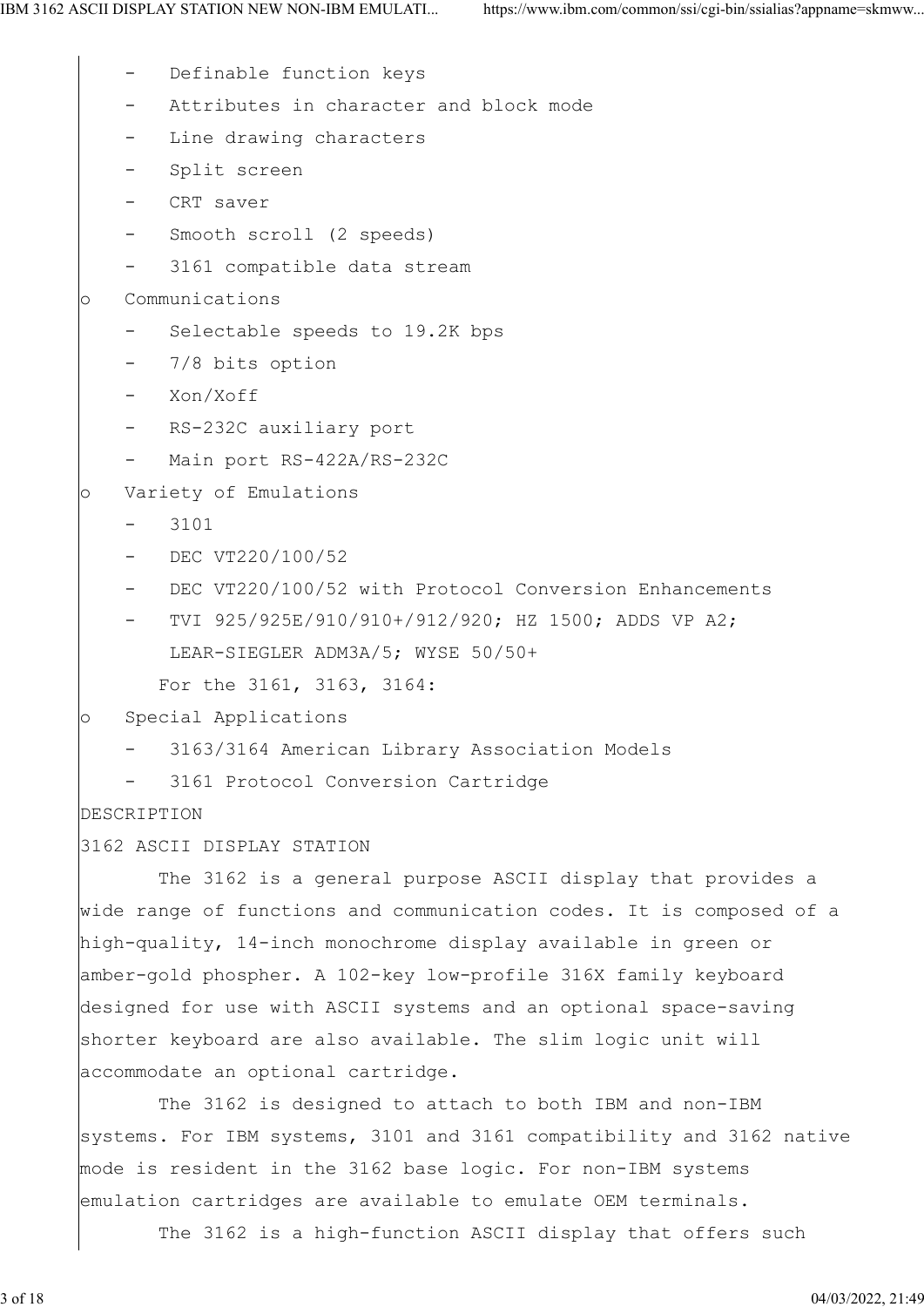functions as extended menu set-up, definable function keys, split screen plus character and field attributes. The display provides brightness and contrast control knobs on a green or amber-gold phosphor, anti-glare screen that is 25/29 lines by 80/132 characters wide; (the 25th/29th line is an indicator row). The keyboard layout is compatible with many ASCII display keyboards and is attached to the logic unit via a coiled cable. The keyboard provides tactile feedback to the operator, selectable tilt angle and a numeric keypad. The logic element provides multiple options for communication, such as line speed, XON/XOFF, and operating modes. The operator may select 3162 native mode or 3101 mode or when a cartridge is inserted, one of the non-IBM emulator modes may be selected. A bidirectional auxiliary port permits attachment of an ASCII printer.

 The 3162 also offers sophisticated features, such as smooth scroll (two speeds) and split screen.

3162 MODELS: The 3162 is offered in eight models as follows:

|       | Interface |                              | Keyboard                 |                              | Monitor                      |            |  |
|-------|-----------|------------------------------|--------------------------|------------------------------|------------------------------|------------|--|
| Model | RS-232C   | RS-422A                      | Std                      | Short                        | Green                        | Amber-Gold |  |
| 110   | Χ         |                              | Χ                        | $\equiv$                     | Χ                            |            |  |
| 120   | X         | X                            | Χ                        | $\qquad \qquad \blacksquare$ | Χ                            | -          |  |
| 210   | X         | $\overline{\phantom{a}}$     | Χ                        | $\overline{\phantom{m}}$     | -                            | Χ          |  |
| 220   | X         | X                            | Χ                        | $\overline{\phantom{m}}$     | $\qquad \qquad \blacksquare$ | Χ          |  |
| 310   | Χ         | -                            | $\overline{\phantom{m}}$ | Χ                            | Χ                            | -          |  |
| 320   | X         | X                            | $\sim$                   | Χ                            | X                            | -          |  |
| 410   | X         | $\qquad \qquad \blacksquare$ | $\overline{\phantom{m}}$ | Χ                            | $\overline{\phantom{m}}$     | Χ          |  |
| 420   | Χ         | Χ                            | $\qquad \qquad -$        | Χ                            | $\qquad \qquad \qquad$       | Χ          |  |

3162 DISPLAY FUNCTIONS:

o EXTENDED MENU SET-UP: Communication options for both the main and auxiliary ports are easily modified by the operator. Pressing the set-up key on the keyboard provides a menu of the current settings. To change a value, the operator simply advances the cursor to the chosen field and presses the space bar until the desired value appears. Various menus allow the operator to change such communication options as the line speed, parity, number of stop bits, word length, and turnaround characters on the menu, along with the operating options, such as native/emulation modes and character/block modes. All set-up data will be retained when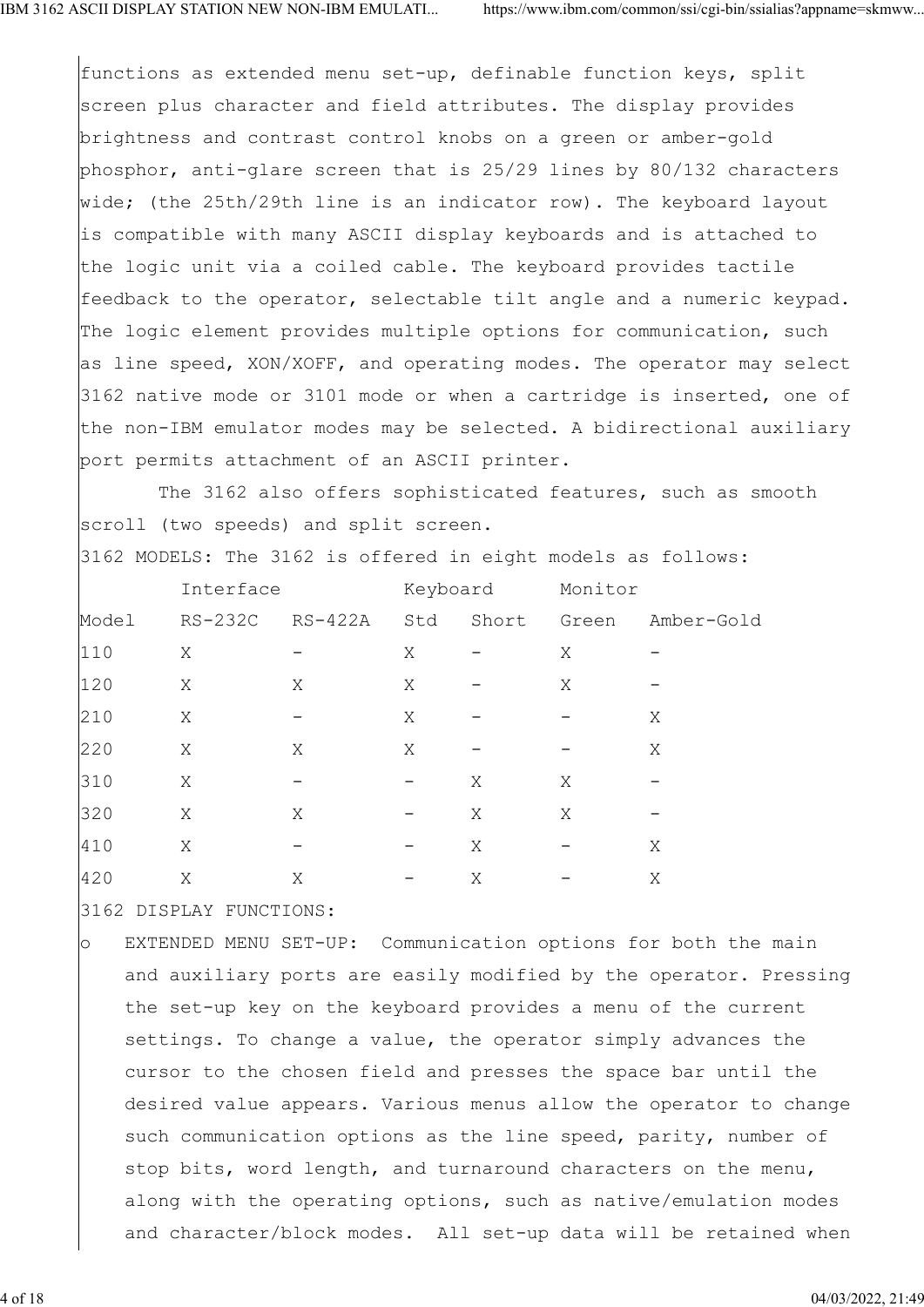power is turned off.

- o DEFINABLE FUNCTION KEYS: The 24 function keys (F1 through F24) may have data 'defined" to them by either the operator or a host may have data 'defined" to them by either the operator or a host program to assist in entering frequently keyed information. Any function key can be set to a character string, and subsequent pressing of that key will simulate the operator's entering of that character string. One hundred twenty-eight characters of data are stored in nonvolatile memory, so they are saved when power is turned off.
- o CHARACTER AND BLOCK MODE ATTRIBUTES: Attributes that control the visual presentation of characters (underline, reverse video, nondisplay, blinking, and dual intensity) are available. There are two types of attributes: field and character. Field attributes provide control in a manner similar to the 3270. A field attribute occupies a screen and buffer position and affects all characters in a field. Character attributes may be used in both block and character modes. A character attribute does not take up a screen or buffer position, and is in effect for all subsequent characters sent to the display until the next character attribute is sent.
- o LINE DRAWING CHARACTERS: Twenty-four line drawing characters are available for creating continuous lines on the display. These characters use the entire 9X15 or 9X13 cell of each screen position, and are invoked by host command or operator action. All 24 characters are represented on the numeric keypad for easy access. An example of the use of these characters would be a grid or table that has horizontal and vertical rows or an organization hierarchy with each position contained in a box.
- o CRT SAVER: A timer is provided that 'blanks" or "dims" the o CRT SAVER: A timer is provided that 'blanks" or "dims" the display if there has been no keystroke activity or no data transfer from the host for an operator-specified amount of time. During menu set-up, the operator may choose this time to be 15 minutes or 'none." If "none" is chosen, the screen will not dim. minutes or 'none." If "none" is chosen, the screen will not dim. o TERMINAL EMULATION: The 3162 provides for a wide range of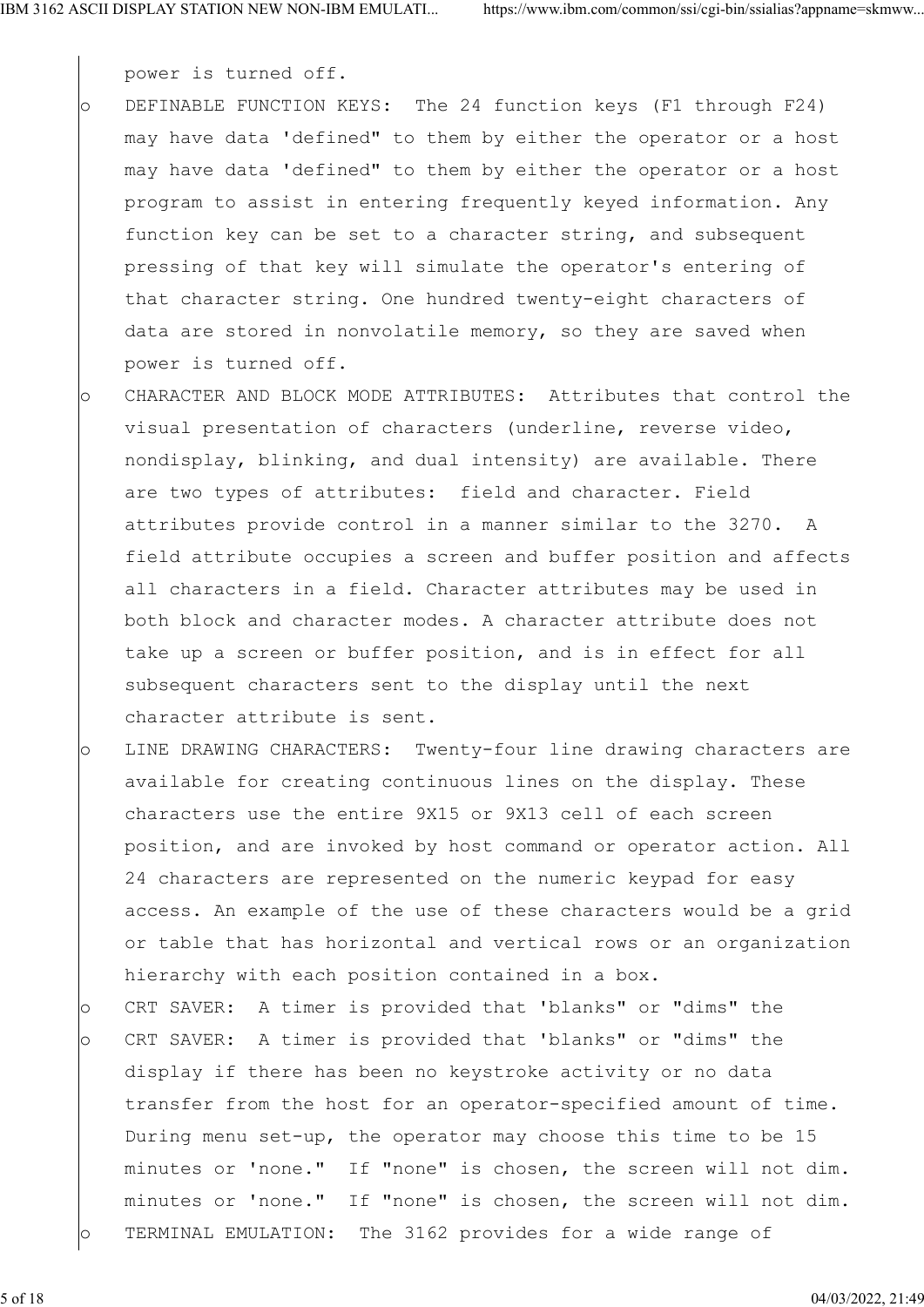emulations of competitive terminals as well as of the 3101 and 3161 data stream. Switching between 3101 and the native 3162 mode is accomplished via menu set-up or host software.

- o SPLIT SCREEN: The 3162 supports the ability of a host program to divide the screen into three horizontal screen areas or 'viewports." The host program may define the height of each area 'viewports." The host program may define the height of each area and send data to and receive data from each of them. The operator has the capability of remaining within the current viewport set by the host program or 'jumping" to the next one. A possible use by the host program or 'jumping" to the next one. A possible use of the split-screen facility would be the creation of a master program that assigns each viewport to a different application for the operator. Split-screen capability is available in both 80 column and 132 column modes.
- o SMOOTH SCROLLING: This feature allows the terminal to move smoothly, upward and downward with the data displayed on the cathode ray tube (CRT). The data is rolled one picture element at a time, so that the movement looks continuous, rather than

'jumping" a line at a time up the screen. Two speeds are 'jumping" a line at a time up the screen. Two speeds are available.

- o RECAPPABABLE KEYBOARDS: Single-unit keys may be recapped by the user. Blank and clear key caps may be ordered as accessories. For example, the recapping of the keyboard enhances the DEC VT220 emulation; the key caps with DEC nomenclature are shipped with the emulation cartridge.
- o HOST ACCESS TO THE INDICATOR ROW: A host message may be written to the terminal buffer. The contents of the message sent from the host to this buffer are displayed in the operator information area (25th/29th row) by operator or host control.
- o HOST ATTACHMENT: The 3162 attaches to a wide variety of IBM and non-IBM hosts via the main communications port with one of two interfaces. The 3162 provides a menu option to select RS-232C or RS-422A. The main communications port has a selectable transmission rate from 50 bps to 19,200 bps, inbound and outbound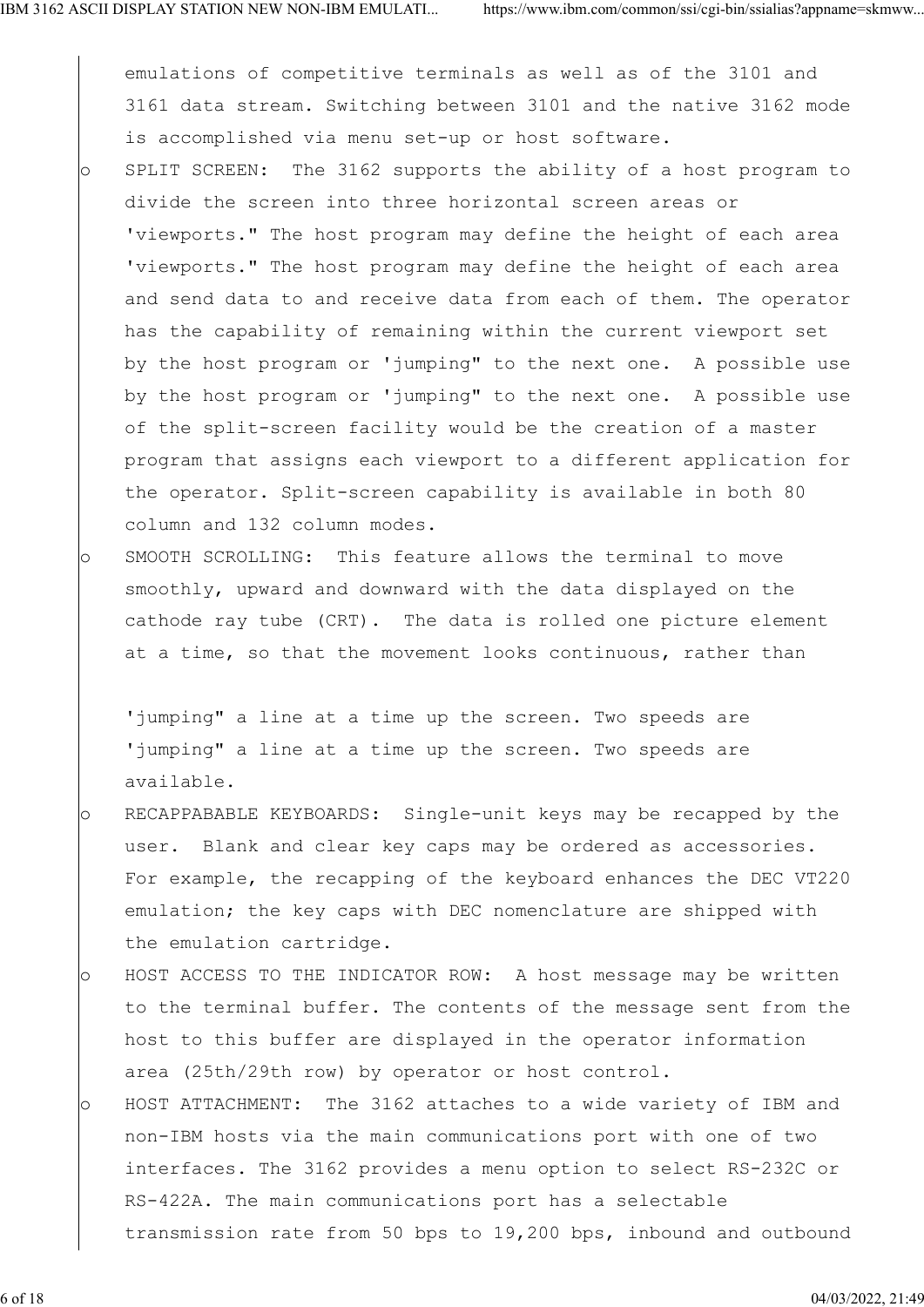pacing, echo/character/block modes, and supports 7- or 8-bit word length and non/odd/even/mark and space for parity. It allows full- and half-duplex communication to a host. The RS-232C communications cable may be up to 40 feet long, and the attachment may be direct or via a modem. The RS-422 interface supports a point-to-point direct coupling with a maximum cable length of 4,000 feet.

o AUXILIARY PORT: This RS-232C port can be used on the 3162 for attaching another asynchronous ASCII device such as an ASCII printer. On the 3162 the auxiliary port is enhanced with a bidirectional capability. This allows the attachment of output devices such as a printer, as well as input devices such as wands and other ASCII terminals. Transmission rates from 50 bps to 19,200 bps are selectable independent of the main communications port speed settings.

SYSTEM 88 ATTACHMENT: The 3162 ASCII Display Stations attach to the System/88 using the RS-232C interface. The display stations attach to the 4575 Model 20 and 4576 Models 40 and 60 processors via the Direct Connect Line Adapter (#1202) or Full Modem Line Adapter (#1201) on the System/88.

 System/88 programming support for the 3162 is provided in (80 column) character mode by the current versions of the following licensed programs:

- o System/88 Operating System
- o System/88 3270 Emulation
- o System/88 Transaction Processing
- o System/88 high-level languages (COBOL, FORTRAN, PL/I, Pascal, BASIC)

PRINTERS: The 3162 has an auxiliary port that can connect an ASCII printer over an RS-232C direct connection. A print key allows local printing of the screen, while software commands allow remote printing from a host. The IBM 4201 Proprinter may attach via its serial interface to the 3162 for direct printing of text-oriented screens (or graphics and text via host programming). IBM 3101 COMPATIBILITY AND MIGRATION: The 3162, when operating in 3101 emulation mode, will accept and generate 3101 Model 881 datastreams.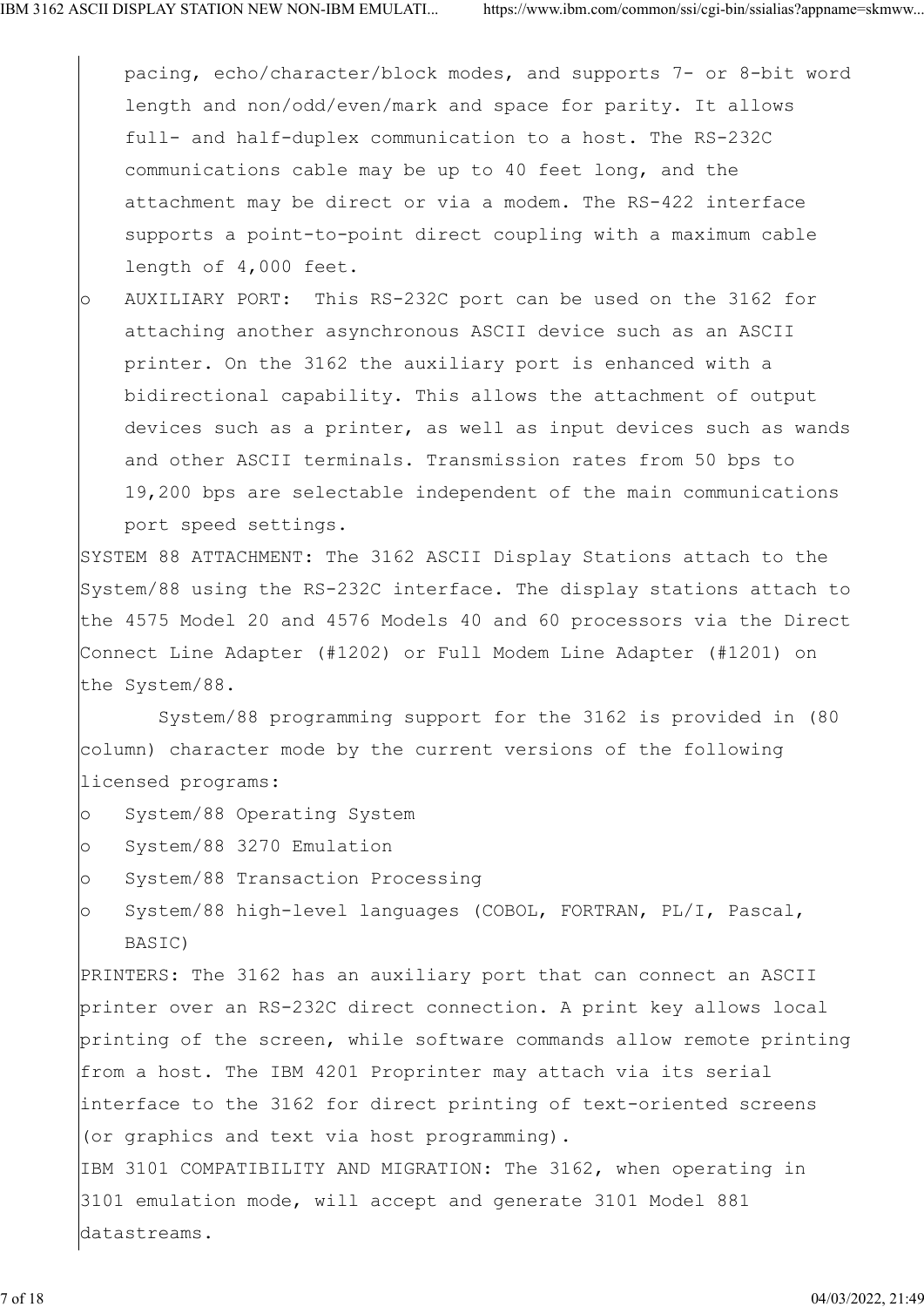There are some operational differences in terms of the screen management facilities. The new keyboard has some differences in key nomenclature and key positions. The operator may receive new or different messages. The IBM 3162 ASCII Display Station Description Manual (GA18-2310) documents these differences. It is recommended that current 3101 users refer to this manual for migration planning. Also, see the Limitations section.

CARTRIDGE DESCRIPTIONS

 The emulation cartridges are available as features on the 316X or can be ordered separately by part number.

|                        |                         | Feature | Part    |
|------------------------|-------------------------|---------|---------|
|                        |                         | Number  | Number  |
| 3162 Cartridges        |                         |         |         |
|                        | VT220/100/52 Emulation  | #8222   | 65X0016 |
|                        | VT220 with Hot Key/3708 | #8232   | 65X0319 |
|                        | 10 ASCII Emulations     | #8922   | 65X0089 |
|                        | WYSE Emulations         | #8502   | 65X0090 |
| $3163/3164$ Cartridges |                         |         |         |
|                        | ALA Model 860 Cartridge | N/A     | 6051947 |
|                        | ALA Model 861 Cartridge | N/A     | 65X3303 |
|                        |                         |         |         |

3161 Cartridge

Enhanced 3708 Attachment #8371 65X3317

DEC VT220/100/52: The 3162 can emulate the DEC VT220/100/52. This is accomplished by inserting the emulation cartridge into the logic element and operating the 3162 using the program stored on the cartridge.

 This 3162 cartridge supports the DEC VT220 features with the following additional functions:

- o EIA RS-422 interface for the main port (depending on machine model)
- o Large-screen support (28 lines of 132 characters). A screen format from a set-up menu or by host command can be selected.
- o Operator information area
- o Break signal with two selectable lengths

o Keyboard functions

The following are not supported in emulation mode:

o Changeable power supply voltage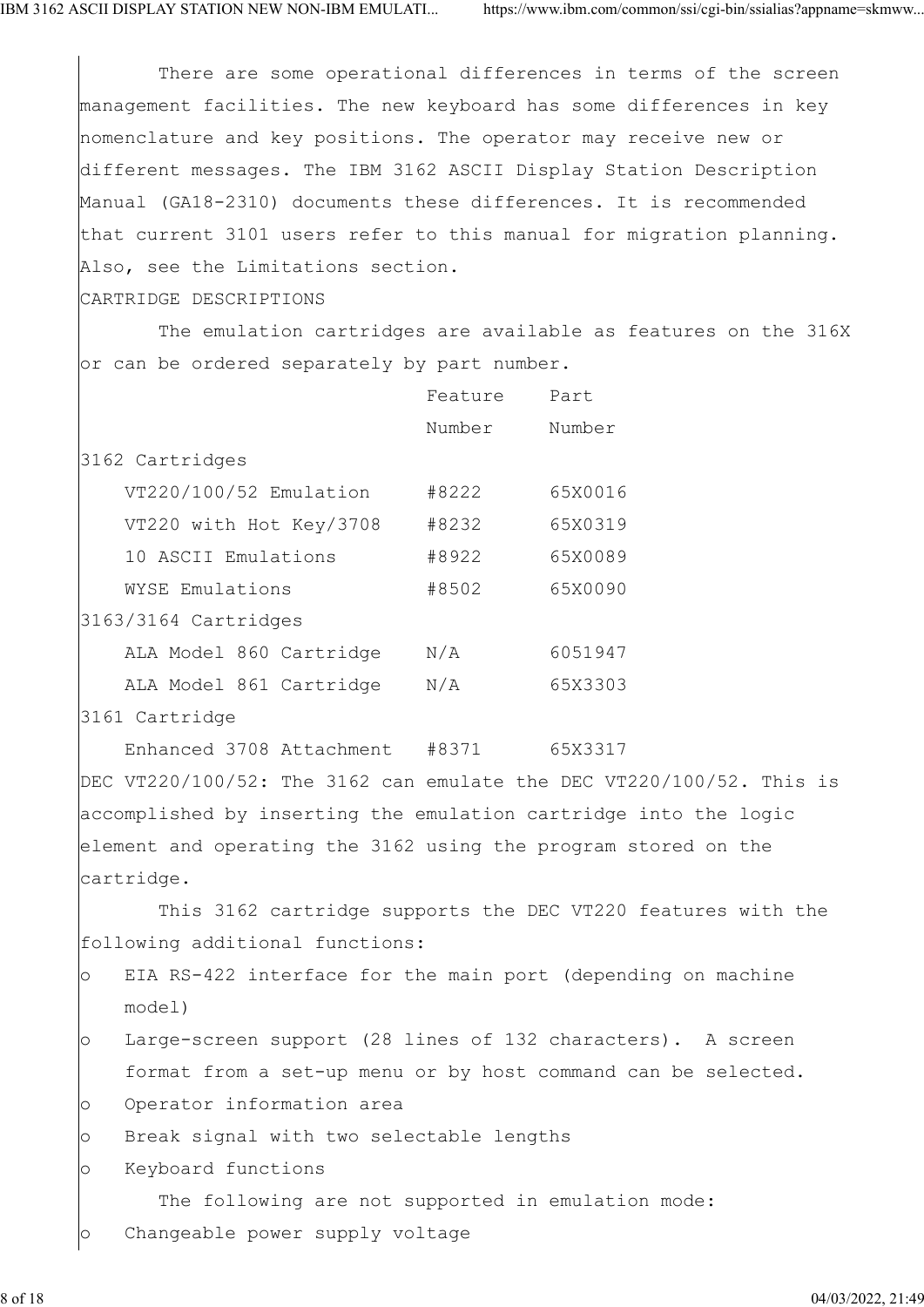```
o Keyclick
o 20 mA current loop communication interface
o Speed indicator (pin 12) and speed select (pin 23) on the main
    port connector (EIA RS-232C interface)
o Video signal output port
        The DEC emulation cartridge requires the standard keyboard.
THE 10 ASCII EMULATIONS CARTRIDGE: This cartridge provides emulation
of the following products:
o TeleVideo 925/925E/912/920/910/910+ (3)
O ADM 3A/5 (4)
o ADDS Viewpoint A2 (5)
o Hazeltine 1500 (6)
        In addition, the following capabilities are available on these
cartridges:
       RS-422A adjustable audible alarm
      Large screen
      Smooth scroll (2 speeds)
     - CRT saver on/off
     - High intensity visual attribute
     - Friendly 'define function key"
       - Friendly 'define function key"
      Alternate cursor key
       Operator information area
       Message key to display/remove the operator information area
THE WYSE EMULATIONS CARTRIDGE: This cartridge provides emulation of
the following:
o WYSE 50/50+ (without multipages)
o TeleVideo 925/925E/912/920/910/910+
o ADM 3A/5
o ADDS Viewpoint A2
o Hazeltine 1500
(4) Registered trademark of Lear Siegler, Inc.
(5) Registered trademark of Applied Digital Data Systems, Inc.
(6) Registered trademark of Hazeltine Corp.
VT220 WITH HOT KEY/3708 CARTRIDGE: This cartridge includes the same
DEC emulation capabilities as the DEC Emulation Cartridge. In
addition, it provides the following:
```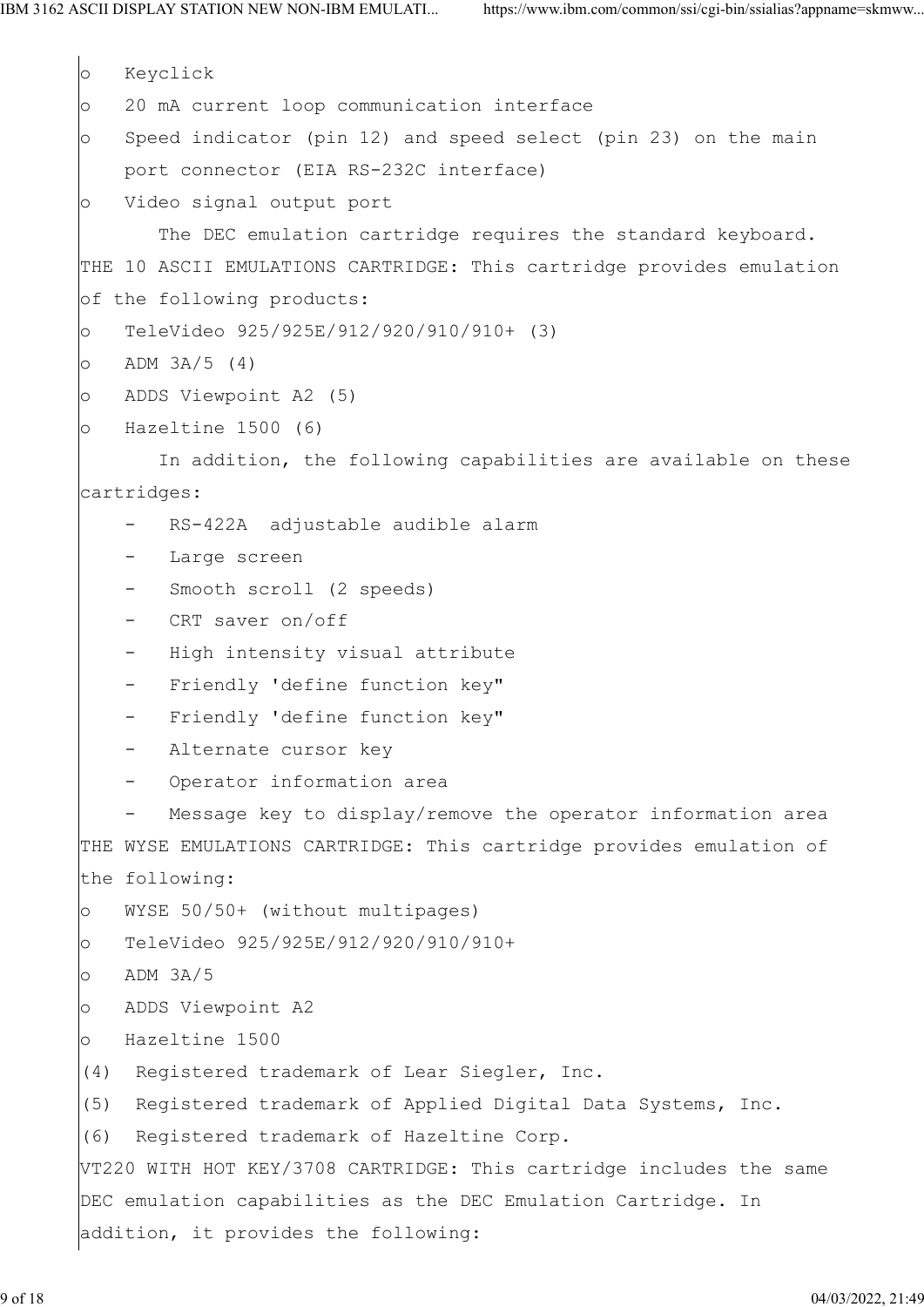$\circ$  Allows transfer between DEC mode and protocol convertor mode. o Enhancements for the attachment to protocol converters (that is, 3708/3710).

 Additional information about operation and connectivity will be available from IBM marketing representatives at general availability in November 1986.

ENHANCED 3708 ATTACHMENT: This cartridge enhances the useability of the 3161 when attached to a protocol converter (3708/3710). These enhanced functions are: reset key, send/return key, F13-24, host and local prints, and 25th line access.

NEW 3163 AND 3164 AMERICAN LIBRARY ASSOCIATION (ALA) MODELS

 Two new cartridges and a new keyboard have been developed for use with either the 3163 or 3164 which enable the user to input, display, and print all characters contained in the extended ALA character set. The new ALA keyboard contains all diacritic characters on one keyboard in standard lower/upper case positions. Special characters (including superscripts and subscripts) are accessed via an alternate character shift key which automatically reverts to standard character set after one keystroke. The cartridges plug into the 3163/3164 logic unit. The cartridges provide two different methods of diacritic/alpha character display.

 The Model 860 provides ALA character support by displaying each diacritic, alpha, or special character in an individual space on the display screen. Diacritics precede the alpha character they modify. The Model 860 includes the new ALA keyboard. Local printer support is provided by the IBM 4201 Proprinter or IBM 4202 Proprinter/XL. When used in conjunction with the Model 860 cartridge,

the 4201 or 4202 combines all side-by-side diacritic/alpha combinations and prints them in a single space. The 3164 (color) and 3163 (mono-green only) are available.

 The Model 861 provides the ability to display all diacritic/alpha combinations used in 25 languages in a single display position. Combinations in other languages are displayed side-by-side. The Model 861 includes the new ALA keyboard. Printer support is provided by the 4201 or 4202 with the same ability to combine characters. The 3164 (color) and 3163 (mono-green only) are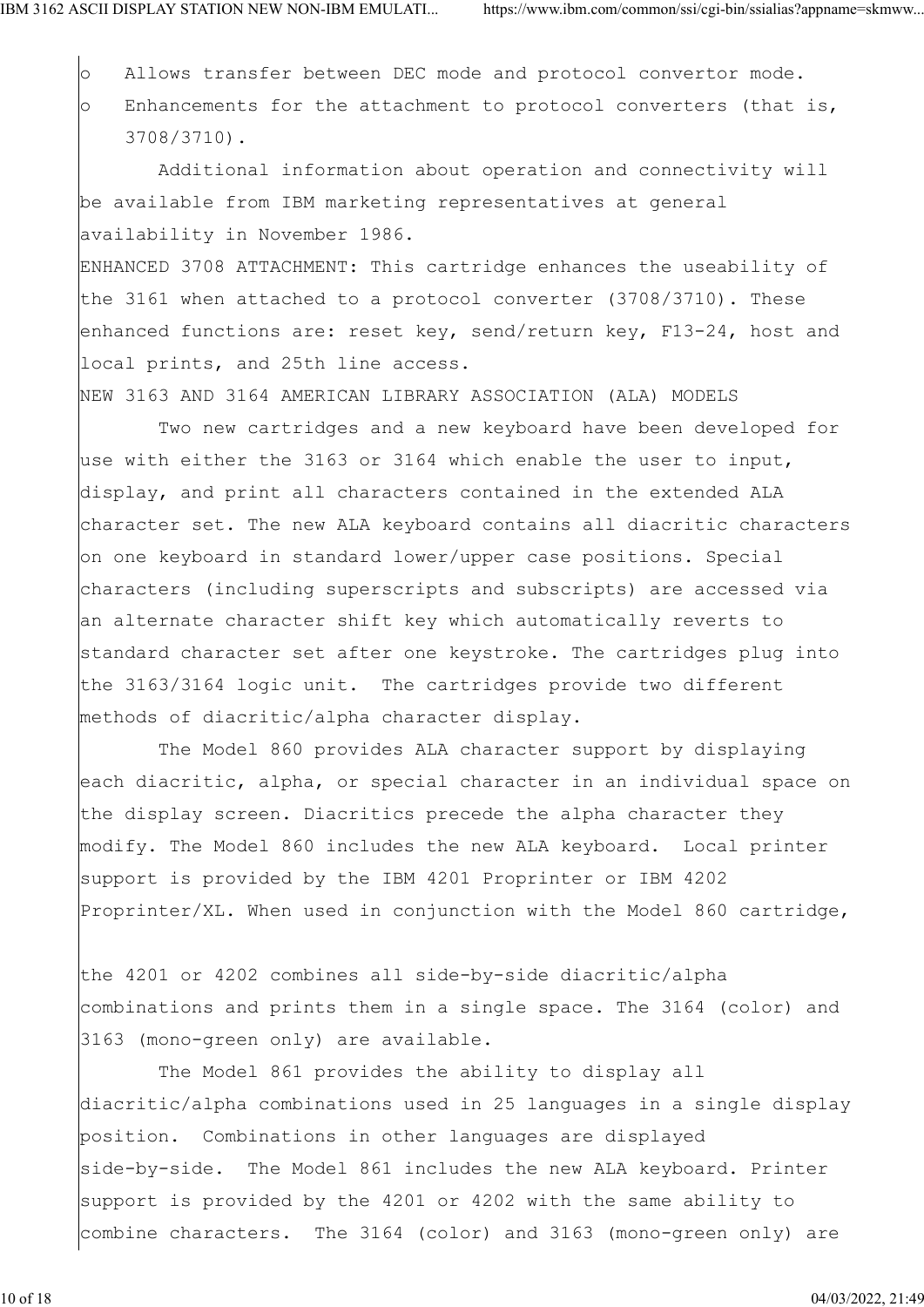available. The ALA cartridges and keyboard are included in the shipment group of new equipment orders for ALA machines or the cartridges can be ordered separately by part number. PUBLICATIONS The following publications are available. Additional copies will be available for a fee. To order, contact your IBM marketing representative. The User's Guide is shipped with the 3162. o 3162 User's Guide (GA18-2493) o Problem Solving Guide (GA18-2494) o Programmer's Guide (GA18-2495) o VT-220 Emulation (GA18-2496) o 10 ASCII Emulations (GA18-2554) o WYSE Emulations (GA18-2593) o VT220 with Hot Key/3708 (GA18-2621) o 3161 Enhanced 3708 Attachment (GA18-2595) o ALA User's Guide (GA18-2563) o Repair Center Maintenance (SY18-2163) SCHEDULE Planned general availability is as follows: Machine Type Model Date 3162 110 October 1986 3162 120 October 1986 3162 210 First quarter 1987 3162 220 First quarter 1987 3162 310 October 1986 3162 320 October 1986 3162 410 First quarter 1987 3162 420 First quarter 1987 3163 860 September 1986 3163 861 November 1986 3164 860 September 1986 3164 861 November 1986 Cartridge Planned Availability: DEC VT220/100/52 October 1986 10 ASCII Emulations October 1986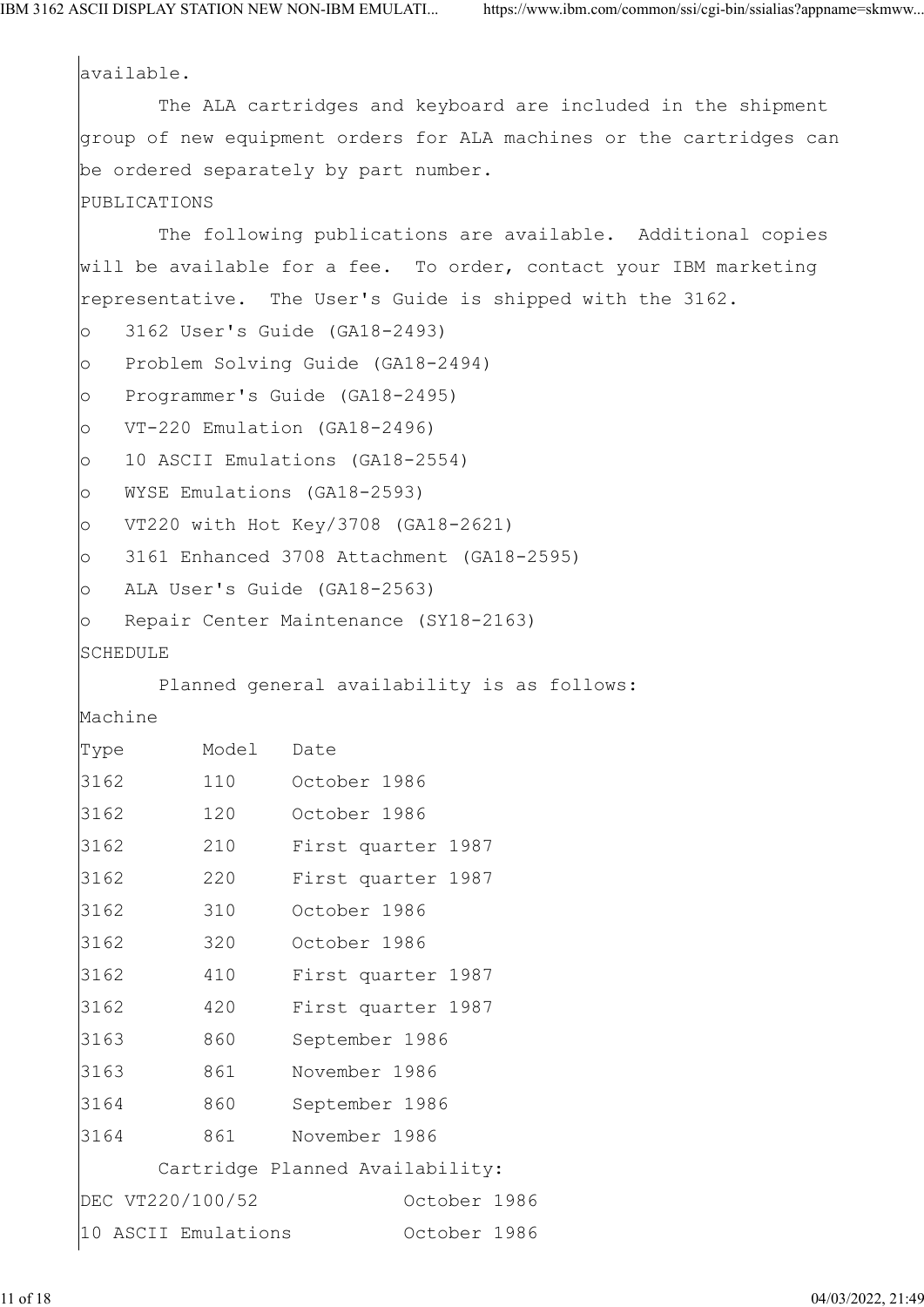WYSE Emulations November 1986 Enhanced 3708 Attachment October 1986 VT220 with Hot Key/3708 November 1986 INSTALLATION INFORMATION SPECIFIED OPERATING ENVIRONMENT 4361 PROCESSOR: The 3162 ASCII Display Station may be attached to a 4361 Processor via the 4361 EIA/CCITT Interface (#3701) and Line Attachment Base for Non-Clocked Modems (#4696). It operates at speeds up to 2,400 bps, in 3101 mode and in 3162 native mode. The attachment must be via the RS-232C (CCITT V.24.28) interface, via an asynchronous modem with switched or non-switched telephone line or via direct attachment at a distance up to 12 meters (40 feet). SOFTWARE SUPPORT: The 3162 is supported in 3101 emulation mode by IBM hosts that currently support the 3101 Model 881 or 230, and in native mode by IBM hosts that support the CPT TWX 33/35 ASCII protocols. They are supported by the current levels of DOS/VSE, OS/VS1. MVS/370, Multiple Virtual Storage Extended Architecture (MVS/XA), Virtual Machine/System Product (VM/SP), and VM/SP High Performance Option (HPO) for the System/370, 30XX, and 43XX processors. They are also supported by the current levels of Series/1 Event Driven Executive (EDX) and realtime programming system operating systems. SYSTEM ATTACHMENT: The 3162 attaches to hosts via a main communication port that supports RS-232C and RS-422A. This may be a direct host attachment (as on Series/1) or a TP/modem attachment (as on a dial-up connection to a System/370). As an alternative to a modem attachment, the 3162 may be directly connected to a ROLM CBX (private branch exchange) at speeds up to 19.2K bps through one of the following devices: (RS-232C interface), Rolmphone DataCom Module (DCM), Data Terminal interface (DTI), rack-mounted version of the DCM or DTI. SERIES/1 ATTACHMENT: The 3162 ASCII Display Station attaches directly to the IBM Series/1 using either the RS-232C interface or RS-422A interface, or TP attach via modems using the RS-232C interface. The display station attaches to the IBM Series/1 5170 System Unit's six-port terminal/host attachment card using either the RS-232C or RS-422A interface, or to the serial/parallel adapter using the RS-232C interface.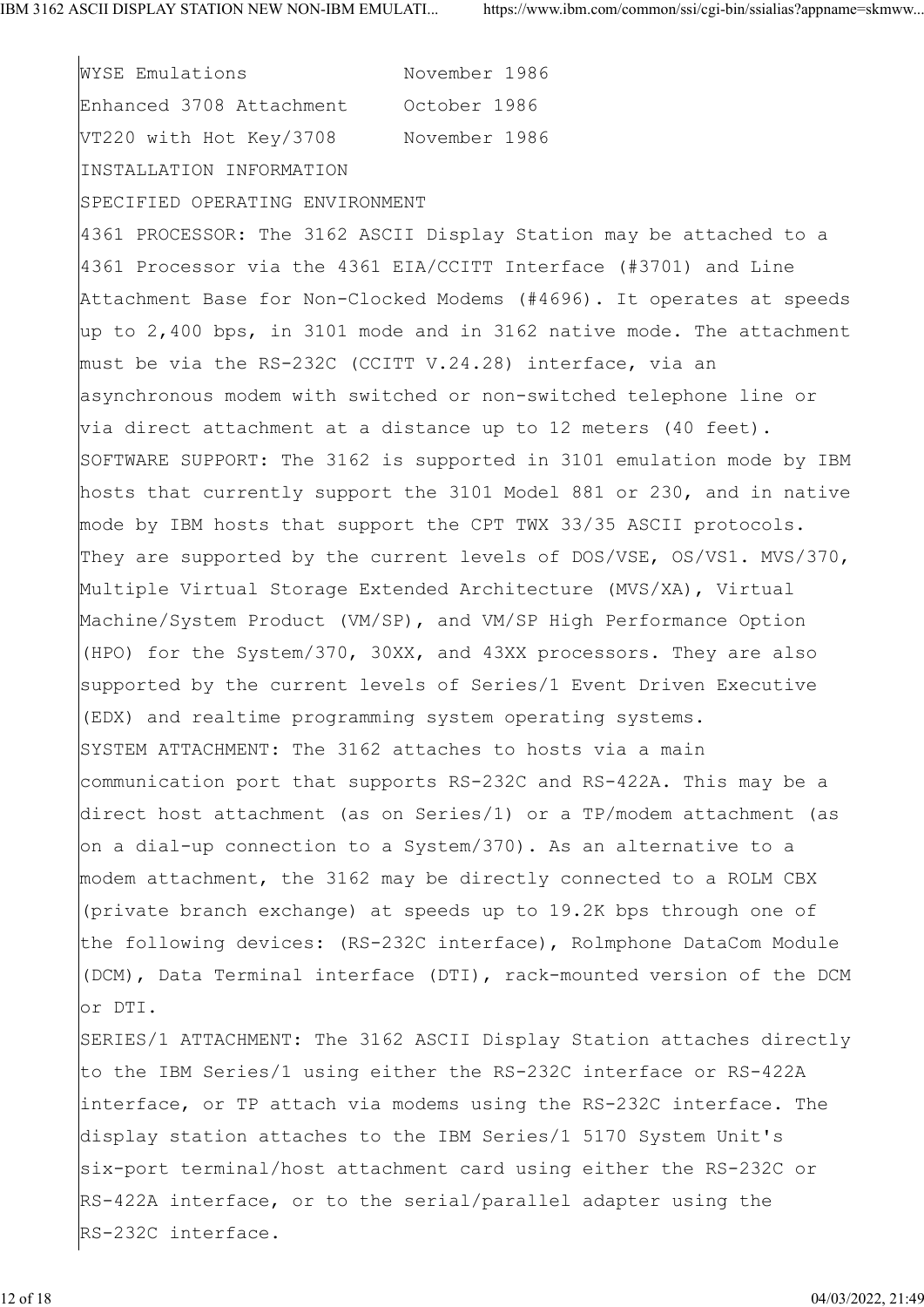Series/1 programming support of the 3162 is provided by the current versions of the following licensed programs in 3101 and 3161 emulation modes:

o Realtime Programming System 7.2

- o Event Driven Executive (EDX) 5.2
- o Communications Facility (CF) 2.1 (3101 mode only)

o Transaction Processing System 1.2

o Series/1 Input/Output Executive 1.1 (in conjunction with the

 appropriate version of the Realtime Programming System or EDX). IBM 8100 PROGRAMMING SUPPORT AND ATTACHMENT: IBM 8100 support for the 3162 is provided in 3101 emulation mode by the current versions of the DPCX and DPPX operating systems. For direct connection, the 3-meter (10-foot) modem cable must be used and the 8100 direct connect cable cannot exceed 9.1 meters (30 feet). The 8100 interface has speeds up to 9,600 bps.

3708/3710: The 3162 can be attached to the IBM 3708 Network Conversion Unit or to the IBM 3710 Network Controller's 8-Port Communication Adapter and use host applications that support full-screen 3270 displays and printers. The 3162 can have an ASCII printer attached. The attachment to a 3708/3710 can be either a direct connection or a TP connection via a non-switched or switched line using an asynchronous modem with an RS-232C interface. For direct or TP connection using the EIA RS-232C interface, the distance between the display terminal and the 3708/3710 can be up to 15 meters.

7171: The 3162 can attach to the IBM 7171 ASCII Device Control Unit and use host applications that support full-screen 3270 displays. IBM RT PERSONAL COMPUTER: The IBM 3162 Display can attach to the IBM RT Personal Computer and use host applications (in 80-column mode) that support the IBM 3161 level of function.

X.28: The 3162 may be attached to the packet switched networks through the PAD complying with the CCITT recommendation X.28 via DCEs with CCITT X.20 bis interface.

PREREQUISITES: The 3162 must be attached to a host that supports the asynchronous ASCII/ISO communications protocol over RS-232C or RS-422A direct connection or over a telecommunications line through asynchronous modems.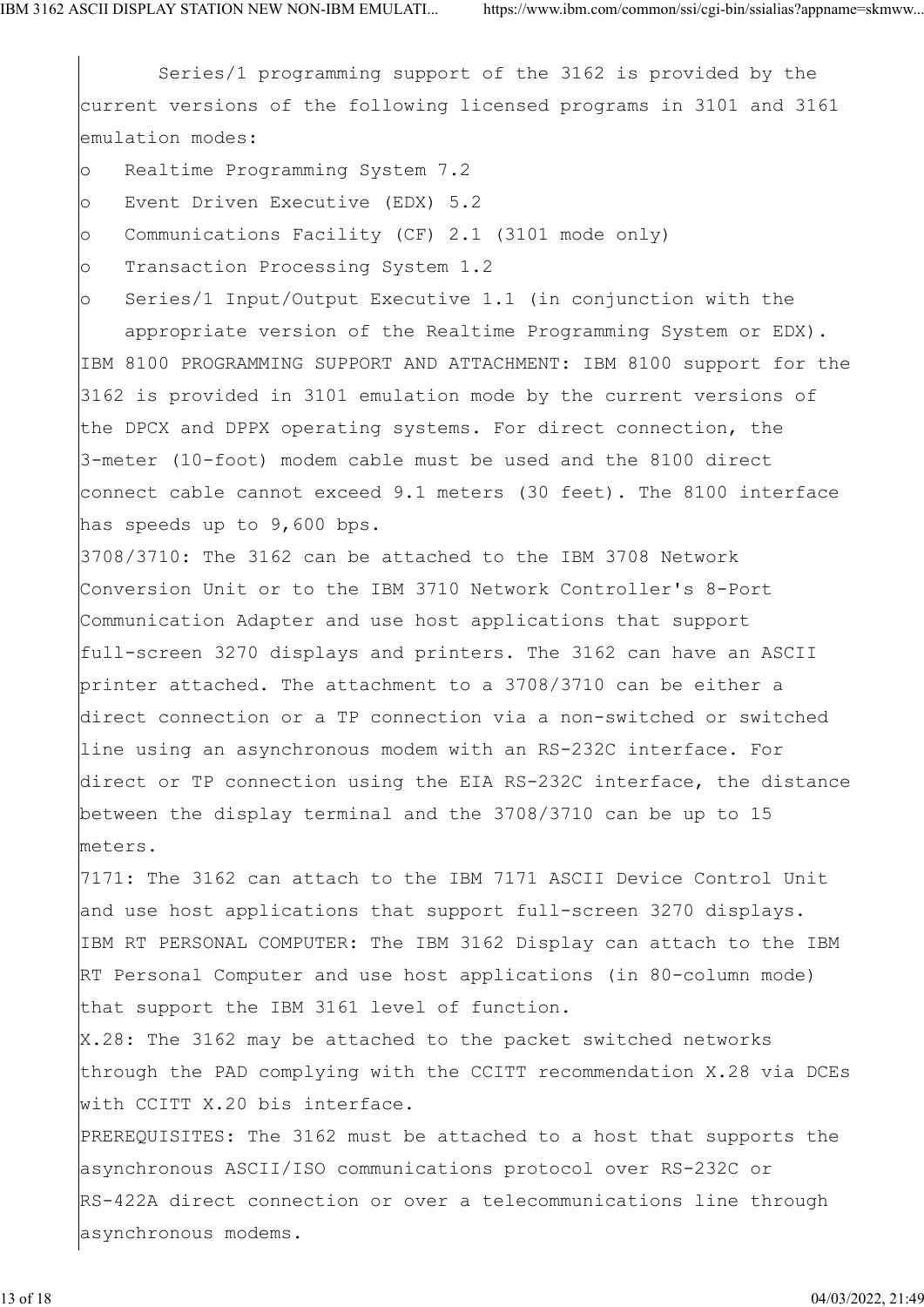LIMITATIONS: See the emulation cartridge publications for specific operational differences and limitations on TeleVideo and ASCII emulations.

PLANNING INFORMATION

PHYSICAL PLANNING: See the IBM 3162 Display Station User's Guide (GA18-2493) for detailed physical planning information.

POWER RATING AND LINE CORD: Power - 120V AC, one-phase, three wire. Line cord - A 2.8-meter (9-foot) line cord with nonlocking plug is standard. A 1.8-meter (6-foot) line cord with nonlocking plug is available.

SECURITY, AUDITABILITY, AND CONTROL

Data security is assisted via a non-display field control.

 User management is responsible for evaluation, selection, and implementation of security features, for administrative procedures, and for appropriate controls in application systems.

 If sensitive data is sent over external communication facilities, user management may wish to pursue the application of cryptography. For more information on data security controls, see Data Security Controls and Procedures (G320-5649).

TERMS, CONDITIONS, AND CHARGES TERMS AND CONDITIONS FOR 3162, 3163, 3164 PRODUCT AVAILABILITY STATUS: New product available. ELIGIBLE MACHINE UNDER ALTERNATIVE CERTIFICATION FOR IBM MACHINES: No.

CUSTOMER SET-UP (CSU): Yes, the CSU allowance is one day. VOLUME PROCUREMENT AMENDMENT (VPA): Volume purchasing is available under Discount Group 5, Category A, of the IBM Workstations VPA Exhibit 32WS and may be aggregated with workstations to receive discounts. The 3162 is also available under Category I of the Information Display System VPA Exhibit 3270 for existing VPAs. See your IBM marketing representative for details. EDUCATIONAL ALLOWANCE: A 20% educational allowance is available to qualifying institutions in accordance with the Educational Allowance Amendment. The educational allowance is not additive to any other discount or allowance.

WARRANTY PERIOD: 3 years. Three-month Customer Carry-In Exchange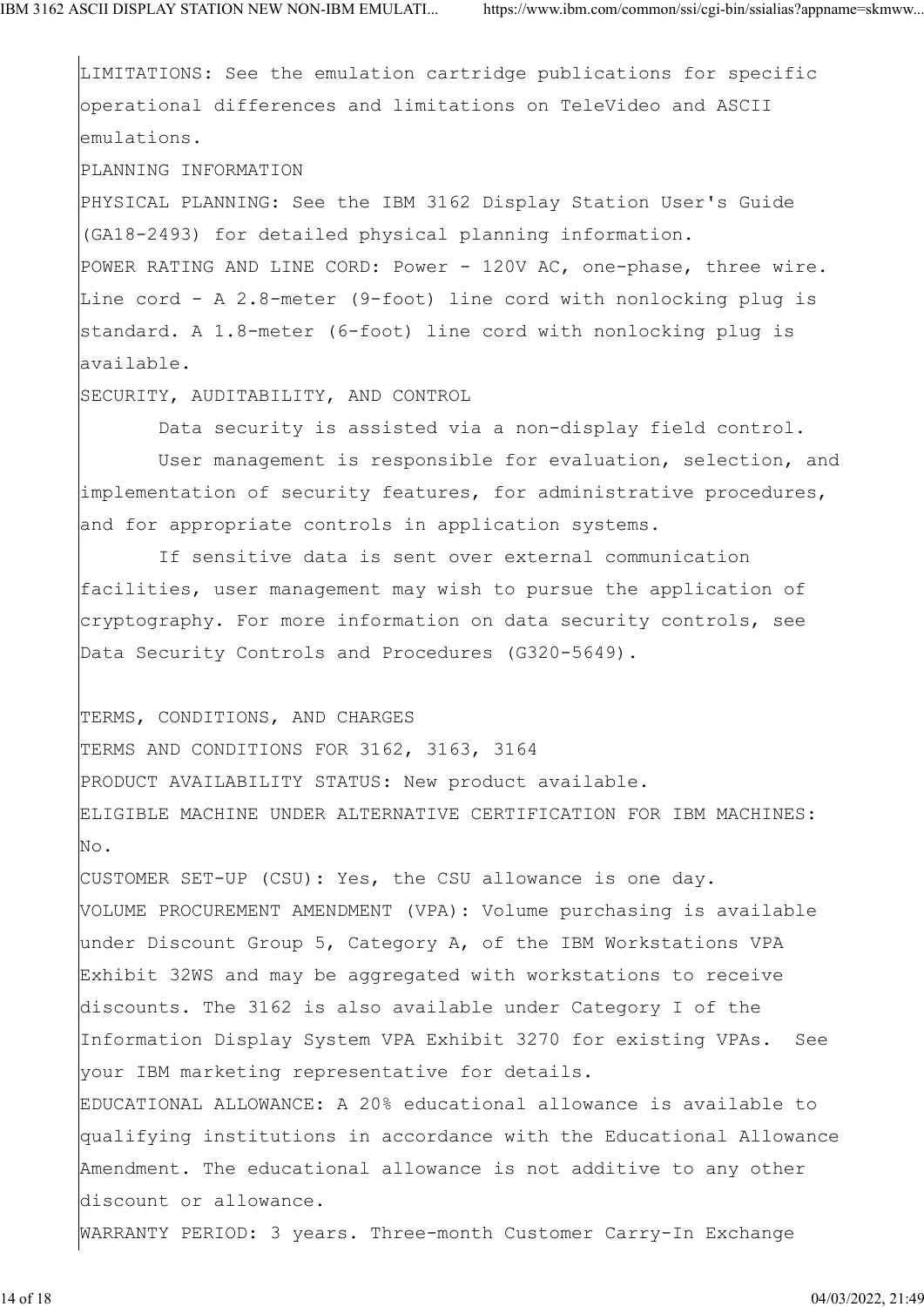warranties are available. See Charges below. TYPES OF SERVICE: o Warranty - Customer Carry-In Exchange (CCE) o Warranty Option - IBM On-Site Exchange (IOE) o IBM Maintenance Agreement IBM On-Site Exchange (IOE) Customer Carry-In Exchange CCE) TELEPHONE ASSISTANCE: For customers with 3162s under warranty or the IBM Maintenance Agreement, customer set-up and customer problem analysis and resolution (CPAR) procedure assistance are available. If the customer has difficulty in completing the CSU or CPAR procedures, the customer may call the Service/Exchange Communication Center, toll-free, at (800) 428-2569 and request assistance in completing the CSU or CPAR procedures. The customer will receive a return telephone call to aid in completing the procedures. ON-SITE ASSISTANCE: If a customer desires on-site assistance to perform CSU or CPAR procedures, the customer may call the Service/Exchange Communication Center on the toll-free number. IBM will assist the customer in performing on-site CSU or CPAR procedures using the same documentation that is available to the customer. All on-site assistance is provided on an IBM hourly service basis at the applicable hourly rates and terms. IBM HOURLY SERVICE RATE CLASSIFICATION: 1 MACHINE GROUP: A IBM CREDIT CORPORATION FINANCING: Term leases and installment payment plans are available. CHARGES Purchase Minimum Price of Warranty 3-Month Option Annual Minimum Purchase Warranty Charge Maintenance Charge Model Price Model IOE IOE CCE (#9876) (#9830) (#9816) 3162 ASCII  $Display Station 110 $645 $610 $45 $35 $20$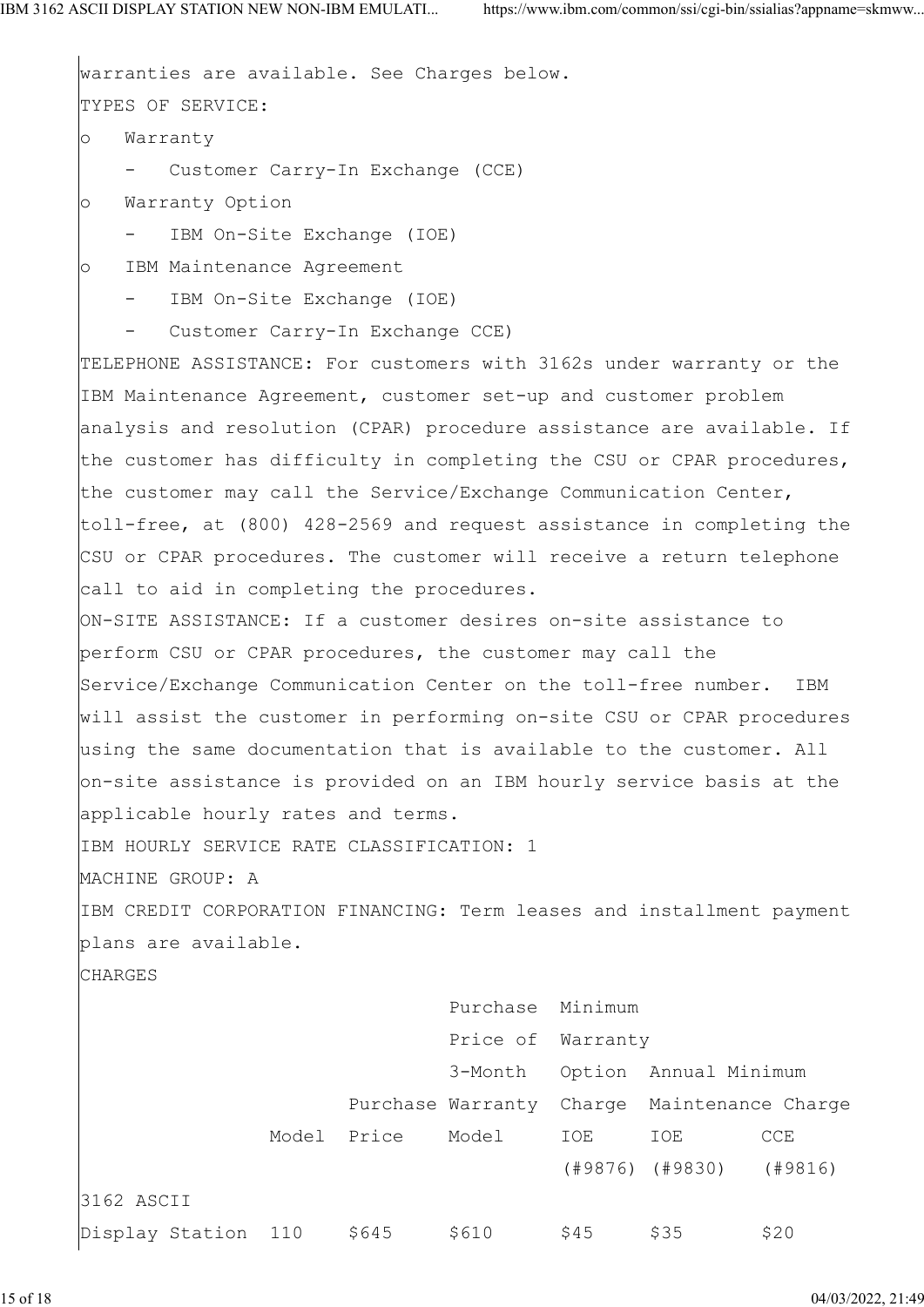|                                                   | 120                                 | 724     | 689                                      | 45      | 35    | 20       |  |
|---------------------------------------------------|-------------------------------------|---------|------------------------------------------|---------|-------|----------|--|
|                                                   | 210                                 | 645     | 610                                      | 45      | 35    | 20       |  |
|                                                   | 220                                 | 724     | 689                                      | 45      | 35    | 20       |  |
|                                                   | 310                                 | 645     | 610                                      | 45      | 35    | 20       |  |
|                                                   | 320                                 | 724     | 689                                      | 45      | 35    | 20       |  |
|                                                   | 410                                 | 645     | 610                                      | 45      | 35    | 20       |  |
|                                                   | 420                                 | 724     | 689                                      | 45      | 35    | 20       |  |
| 3163 ASCII                                        |                                     |         |                                          |         |       |          |  |
| Display Station 860                               |                                     | 976     | 926                                      | 60      | 45    | 25       |  |
|                                                   | 861                                 | 985     | 935                                      | 60      | 45    | 25       |  |
| 3164 ASCII                                        |                                     |         |                                          |         |       |          |  |
| Display Station 860                               |                                     | 1,376   | 1,316                                    | 75      | 50    | 30       |  |
|                                                   | 861                                 | 1,385   | 1,325                                    | 75      | 50    | 30       |  |
|                                                   |                                     |         |                                          | Feature |       |          |  |
| Feature Cartridge                                 |                                     |         | Number                                   |         | Price |          |  |
| For 3162                                          |                                     |         |                                          |         |       |          |  |
| DEC VT220/100/52 Emulation**<br>8222              |                                     |         | \$50                                     |         |       |          |  |
| VT220/100/52 with                                 |                                     |         |                                          |         |       |          |  |
| Hot Key/3708**<br>8232                            |                                     |         |                                          | 60      |       |          |  |
| 10 ASCII Emulations<br>8922                       |                                     |         | 50                                       |         |       |          |  |
| WYSE Emulations                                   |                                     |         | 8502                                     |         | 50    |          |  |
| For 3161                                          |                                     |         |                                          |         |       |          |  |
| Enhanced 3708 Attachment<br>8371                  |                                     |         | 40                                       |         |       |          |  |
| $\star \star$                                     |                                     |         | For 3162 Models 110, 120, 210, 220 only. |         |       |          |  |
| 3162 MACHINE ELEMENTS                             |                                     |         |                                          |         |       |          |  |
| To Fit                                            |                                     | Machine |                                          |         | Part  | Purchase |  |
| Model                                             | Element                             |         | Number                                   | Price   |       |          |  |
| 110, 120, 310, 320<br>Video (green)               |                                     | 65X0103 | \$290                                    |         |       |          |  |
| 210, 220, 410, 420                                | Video (amber)                       |         |                                          | 65X0120 | 290   |          |  |
| 110, 210, 310, 410                                | Logic                               |         |                                          | 65X0000 | 165   |          |  |
| 120, 220, 320, 420                                | Logic                               |         |                                          | 65X0001 | 244   |          |  |
| $ 110, 120, 210, 220$ Keyboard-US English (long)  |                                     |         | 1390670                                  | 180     |       |          |  |
| 310, 320, 410, 420<br>Keyboard-US English (short) |                                     |         | 1391518                                  | 180     |       |          |  |
| All                                               | Power Cord-2.8 m. $(9 \text{ ft.})$ |         | 6952297                                  | 10      |       |          |  |
| Power Cord-6 ft.<br>ALL                           |                                     | 6952298 | 10                                       |         |       |          |  |
| Cartridge-VT220/100/52<br> 110, 120, 210, 220     |                                     | 65X0016 | 50                                       |         |       |          |  |
| Cartridge-10 ASCII Emulations<br>All              |                                     |         | 65X0089                                  | 50      |       |          |  |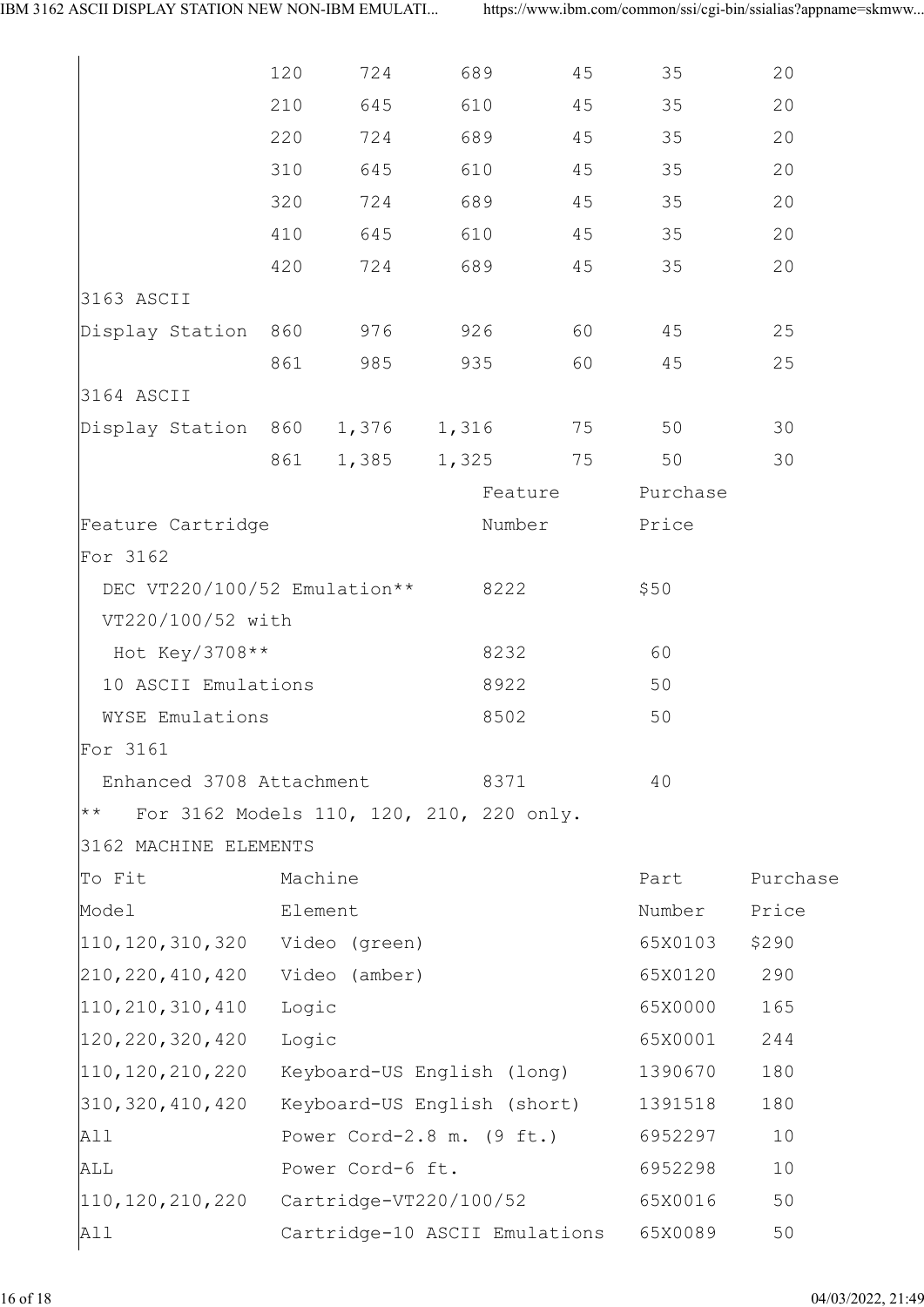All Cartridge-WYSE Emulations 65X0090 50 110,120,210,220 Cartridge VT220 w/Hot Key/3708 65X0319 60 3161 Enhanced 3708 Attachment 65X3317 40 Note: Machine element exchange prices are the same as machine element prices. 3162 ACCESSORIES Order via 1-800-IBM-2468, using the part number. example and the Purchase of Purchase and the Purchase of the Purchase of the Purchase Description **Number** Price Blank Keycaps-light-(60 caps) 1351710 \$25 and keycap removal tool Blank Keycaps-dark-(60 caps) 1351728 25 and keycap removal tool Clear lens caps-with paper 6341707 50 inserts (60 light and 60 dark) and removal tool Keycap removal tool (6 tools) 1351717 11 Paper inserts for clear lens 6341704 30 keycaps (150 light and 150 dark) Modem Cable\*\* -inch screws 6343332 66 I/O Cable 6343373 66 Multifunction attachment cable 8310553 76 1.8-meter (6 ft) power cord 6952298 10 \*\* For connection to IBM 5841 modem or PTT modem, the modem cable equivalent must be used. Notice to IBM Customers September 2, 1986 VOLUME PROCUREMENT AMENDMENT (VPA) PROVISIONS FOR IBM 3162 ASCII DISPLAY STATION Today, IBM announced the 3162 ASCII Display Station. All models of the 3162 are eligible under Category A, Discount Group 5, of the revised IBM Workstations Volume Procurement Amendment Exhibit (32WS-9). The revised VPA Exhibit applies automatically to customers with VPAs for 316X displays in effect with a commitment in Category A. Those customers currently having a Information Display System VPA Exhibit (3270) in effect may purchase the 3162 under the Category